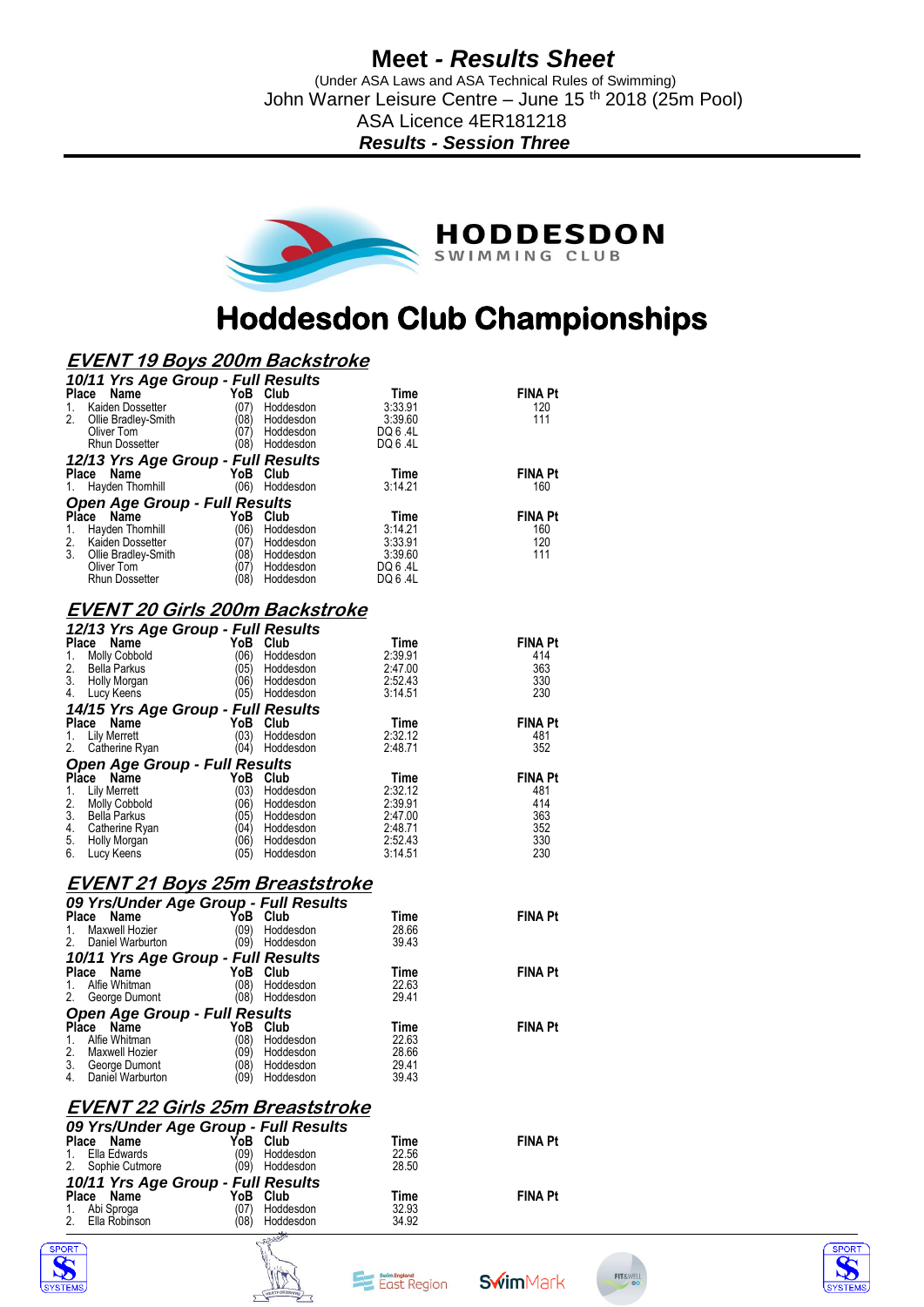## **Meet** *- Results Sheet*

 (Under ASA Laws and ASA Technical Rules of Swimming) John Warner Leisure Centre – June 15 th 2018 (25m Pool)

| ASA Licence 4ER181218          |  |  |  |  |
|--------------------------------|--|--|--|--|
| <b>Results - Session Three</b> |  |  |  |  |

| <b>Open Age Group - Full Results</b>   |              |                                  |                    |                       |  |  |
|----------------------------------------|--------------|----------------------------------|--------------------|-----------------------|--|--|
| Place<br>Name                          | YoB Club     |                                  | Time               | <b>FINA Pt</b>        |  |  |
| Ella Edwards<br>1.                     | (09)<br>(09) | Hoddesdon<br>Hoddesdon           | 22.56              |                       |  |  |
| 2.<br>Sophie Cutmore<br>3.             |              |                                  | 28.50<br>32.93     |                       |  |  |
| Abi Sproga<br>4.<br>Ella Robinson      | (07)<br>(08) | Hoddesdon<br>Hoddesdon           | 34.92              |                       |  |  |
|                                        |              |                                  |                    |                       |  |  |
|                                        |              |                                  |                    |                       |  |  |
| <b>EVENT 23 Boys 100m Butterfly</b>    |              |                                  |                    |                       |  |  |
| 12/13 Yrs Age Group - Full Results     |              |                                  |                    |                       |  |  |
| Place<br>Name                          | YoB Club     |                                  | Time               | <b>FINA Pt</b>        |  |  |
| 1.<br>Thomas Brown                     | (05)         | Hoddesdon                        | 1:40.68            | 111                   |  |  |
| Benjamin Taylor                        |              | (06) Hoddesdon                   | DQ 8.2             |                       |  |  |
| 14/15 Yrs Age Group - Full Results     |              |                                  |                    |                       |  |  |
| Place Name                             | YoB Club     |                                  | Time               | <b>FINA Pt</b>        |  |  |
| Zac Hozier<br>1.                       |              | (04) Hoddesdon                   | 1:17.91            | 240                   |  |  |
| <b>Open Age Group - Full Results</b>   |              |                                  |                    |                       |  |  |
| Place Name                             | YoB Club     |                                  | Time               | <b>FINA Pt</b>        |  |  |
| 1.<br>Zac Hozier                       | (04)         | Hoddesdon                        | 1:17.91            | 240                   |  |  |
| 2.<br>Thomas Brown                     | (05)         | Hoddesdon                        | 1:40.68            | 111                   |  |  |
| Benjamin Taylor                        | (06)         | Hoddesdon                        | DQ 8.2             |                       |  |  |
|                                        |              |                                  |                    |                       |  |  |
| <b>EVENT 24 Girls 100m Butterfly</b>   |              |                                  |                    |                       |  |  |
|                                        |              |                                  |                    |                       |  |  |
| 09 Yrs/Under Age Group - Full Results  |              |                                  |                    |                       |  |  |
| Place Name                             | YoB Club     |                                  | Time               | <b>FINA Pt</b>        |  |  |
| Ella Edwards<br>1.                     |              | (09) Hoddesdon                   | 1:59.30            | 95                    |  |  |
| 12/13 Yrs Age Group - Full Results     |              |                                  |                    |                       |  |  |
| Place Name                             | YoB Club     |                                  | Time               | <b>FINA Pt</b>        |  |  |
| 1.<br><b>Molly Cobbold</b>             | (06)         | Hoddesdon                        | 1:14.89            | 387                   |  |  |
| 2.<br>Holly Morgan                     | (06)         | Hoddesdon                        | 1:18.63            | 335                   |  |  |
| 3.<br>Bella Parkus                     | (05)         | Hoddesdon                        | 1:21.03            | 306                   |  |  |
| 4.<br>Izzy Short                       |              | (05) Hoddesdon                   | 1:21.09            | 305                   |  |  |
| 14/15 Yrs Age Group - Full Results     |              |                                  |                    |                       |  |  |
| Place Name                             | YoB Club     |                                  | Time               | <b>FINA Pt</b>        |  |  |
| 1.<br>Libby Dunford                    | (03)         | Hoddesdon                        | 1:08.23            | 512                   |  |  |
| 2.<br>Mollie Downes                    | (03)         | Hoddesdon                        | 1:17.37            | 351                   |  |  |
| 3.<br>Catherine Ryan                   | (04)         | Hoddesdon                        | 1:19.50            | 324                   |  |  |
| 4.<br>Maggie Wyper                     | (03)         | Hoddesdon                        | 1:23.25            | 282                   |  |  |
| 5.<br>Ellis Burroughs                  | (03)         | Hoddesdon                        | 1:28.98            | 231                   |  |  |
| <b>Open Age Group - Full Results</b>   |              |                                  |                    |                       |  |  |
| Place Name                             | YoB Club     |                                  | Time               | <b>FINA Pt</b>        |  |  |
| 1.<br>Libby Dunford                    | (03)         | Hoddesdon                        | 1:08.23            | 512                   |  |  |
| 2.<br>Molly Cobbold<br>3.              | (06)         | Hoddesdon                        | 1:14.89            | 387<br>351            |  |  |
| Mollie Downes<br>4.                    | (03)<br>(06) | Hoddesdon<br>Hoddesdon           | 1:17.37<br>1:18.63 | 335                   |  |  |
| Holly Morgan<br>5.<br>Catherine Ryan   | (04)         | Hoddesdon                        | 1:19.50            | 324                   |  |  |
| 6.<br>Bella Parkus                     | (05)         | Hoddesdon                        | 1:21.03            | 306                   |  |  |
| 7.<br>Izzy Short                       | (05)         | Hoddesdon                        | 1:21.09            | 305                   |  |  |
| 8.<br>Maggie Wyper                     | (03)         | Hoddesdon                        | 1:23.25            | 282                   |  |  |
| 9.<br>Ellis Burroughs                  | (03)         | Hoddesdon                        | 1:28.98            | 231                   |  |  |
| 10. Ella Edwards                       | (09)         | Hoddesdon                        | 1:59.30            | 95                    |  |  |
|                                        |              |                                  |                    |                       |  |  |
| <u>EVENT 25 Boys 50m Backstroke</u>    |              |                                  |                    |                       |  |  |
| 09 Yrs/Under Age Group - Full Results  |              |                                  |                    |                       |  |  |
| Name<br>Place                          | YoB Club     |                                  | Time               | <b>FINA Pt</b>        |  |  |
| Maxwell Hozier<br>1.                   |              | (09) Hoddesdon                   | 51.77              | 79                    |  |  |
| 10/11 Yrs Age Group - Full Results     |              |                                  |                    |                       |  |  |
| Place Name                             | YoB Club     |                                  | Time               | <b>FINA Pt</b>        |  |  |
| 1.<br>Kaiden Dossetter                 | (07)         | Hoddesdon                        | 44.66              | 123                   |  |  |
| 2.<br>Oliver Tom                       | (07)         | Hoddesdon                        | 47.48              | 102                   |  |  |
| 3.<br>Charlie Brown                    | (07)         | Hoddesdon                        | 48.42              | 96                    |  |  |
| 4.<br>Ollie Bradley-Smith              | (08)         | Hoddesdon                        | 48.46              | 96                    |  |  |
| 5.<br>Alfie Whitman                    | (08)         | Hoddesdon                        | 50.19              | 86                    |  |  |
| 6.<br><b>Rhun Dossetter</b>            |              | (08) Hoddesdon                   | 50.26              | 86                    |  |  |
| Jensen Clay                            |              | (08) Hoddesdon                   | DQ 6 .4L           |                       |  |  |
| 12/13 Yrs Age Group - Full Results     |              |                                  |                    |                       |  |  |
| <b>Place</b><br>Name                   | YoB Club     |                                  | Time               | <b>FINA Pt</b>        |  |  |
| 1.<br>Thomas Brown                     | (05)         | Hoddesdon                        | 41.66              | 151                   |  |  |
| 2.<br>Hayden Thomhill                  | (06)         | Hoddesdon                        | 43.81              | 130                   |  |  |
| 3.<br>Cristiano Barone                 | (06)         | Hoddesdon                        | 46.67              | 107                   |  |  |
| 4.<br>Benjamin Taylor<br>5.            |              | (06) Hoddesdon<br>(06) Hoddesdon | 47.35<br>51.78     | 103<br>79             |  |  |
| Daniel Ryan                            |              |                                  |                    |                       |  |  |
| 14/15 Yrs Age Group - Full Results     |              |                                  |                    |                       |  |  |
| Place Name                             | YoB Club     |                                  | Time               | <b>FINA Pt</b><br>204 |  |  |
| Zac Hozier<br>1.                       |              | (04) Hoddesdon                   | 37.69              |                       |  |  |
| <b>Open Age Group - Full Results</b>   |              |                                  |                    |                       |  |  |
| Place Name                             | YoB Club     |                                  | Time               | <b>FINA Pt</b>        |  |  |
| Zac Hozier<br>1.<br>2.<br>Thomas Brown | (04)<br>(05) | Hoddesdon<br>Hoddesdon           | 37.69<br>41.66     | 204<br>151            |  |  |
|                                        |              |                                  |                    |                       |  |  |







**Swim**Mark